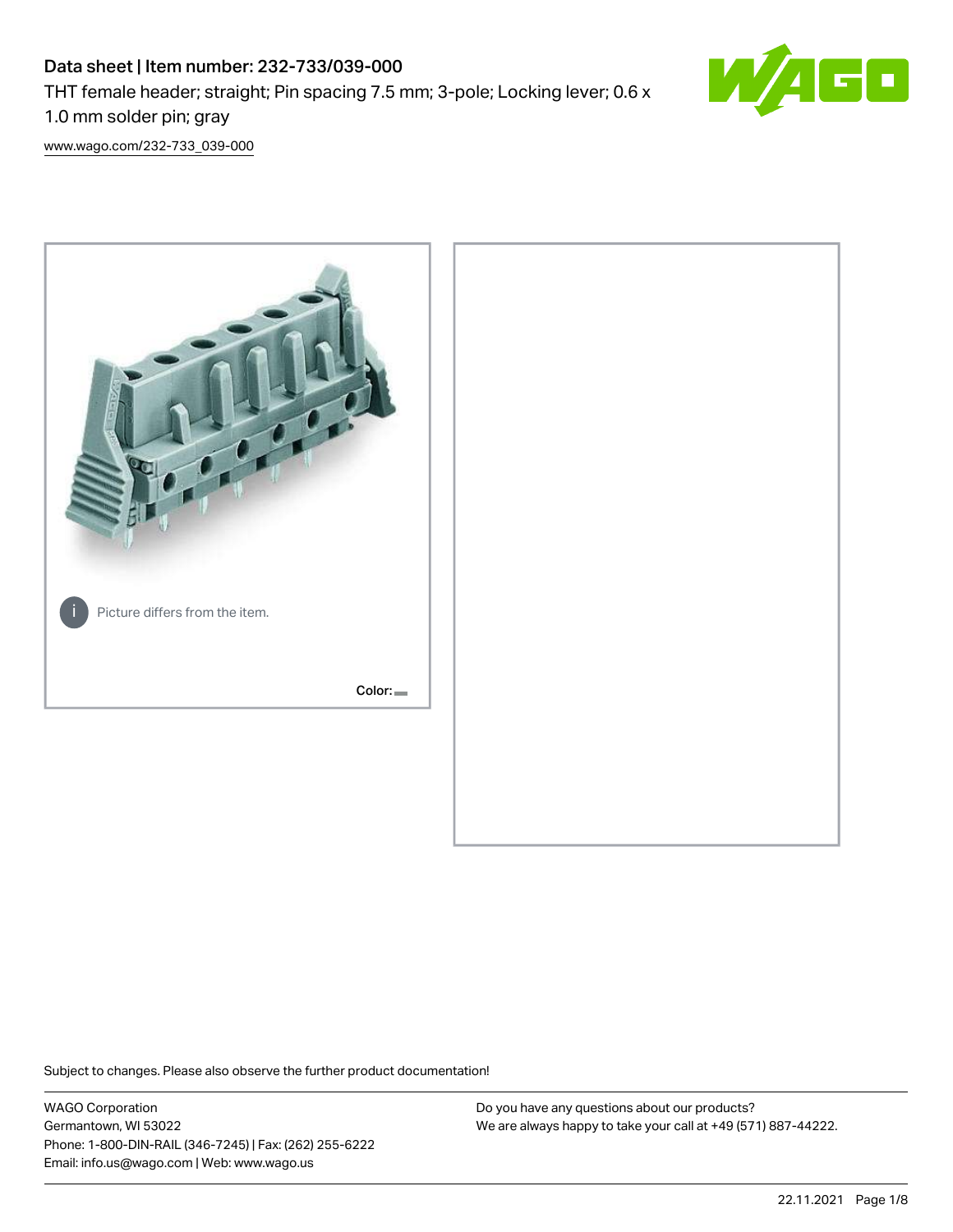

Dimensions in mm

 $L =$  (pole no.  $-1$ ) x pin spacing + 5 mm

2- to 3-pole female connectors – one latch only

#### Item description

- **H** Horizontal or vertical PCB mounting via straight or angled solder pins
- For board-to-board and board-to-wire connections
- Touch-proof PCB outputs  $\blacksquare$
- $\blacksquare$ Easy-to-identify PCB inputs and outputs
- $\blacksquare$ With coding fingers

Subject to changes. Please also observe the further product documentation! Data

WAGO Corporation Germantown, WI 53022 Phone: 1-800-DIN-RAIL (346-7245) | Fax: (262) 255-6222 Email: info.us@wago.com | Web: www.wago.us

Do you have any questions about our products? We are always happy to take your call at +49 (571) 887-44222.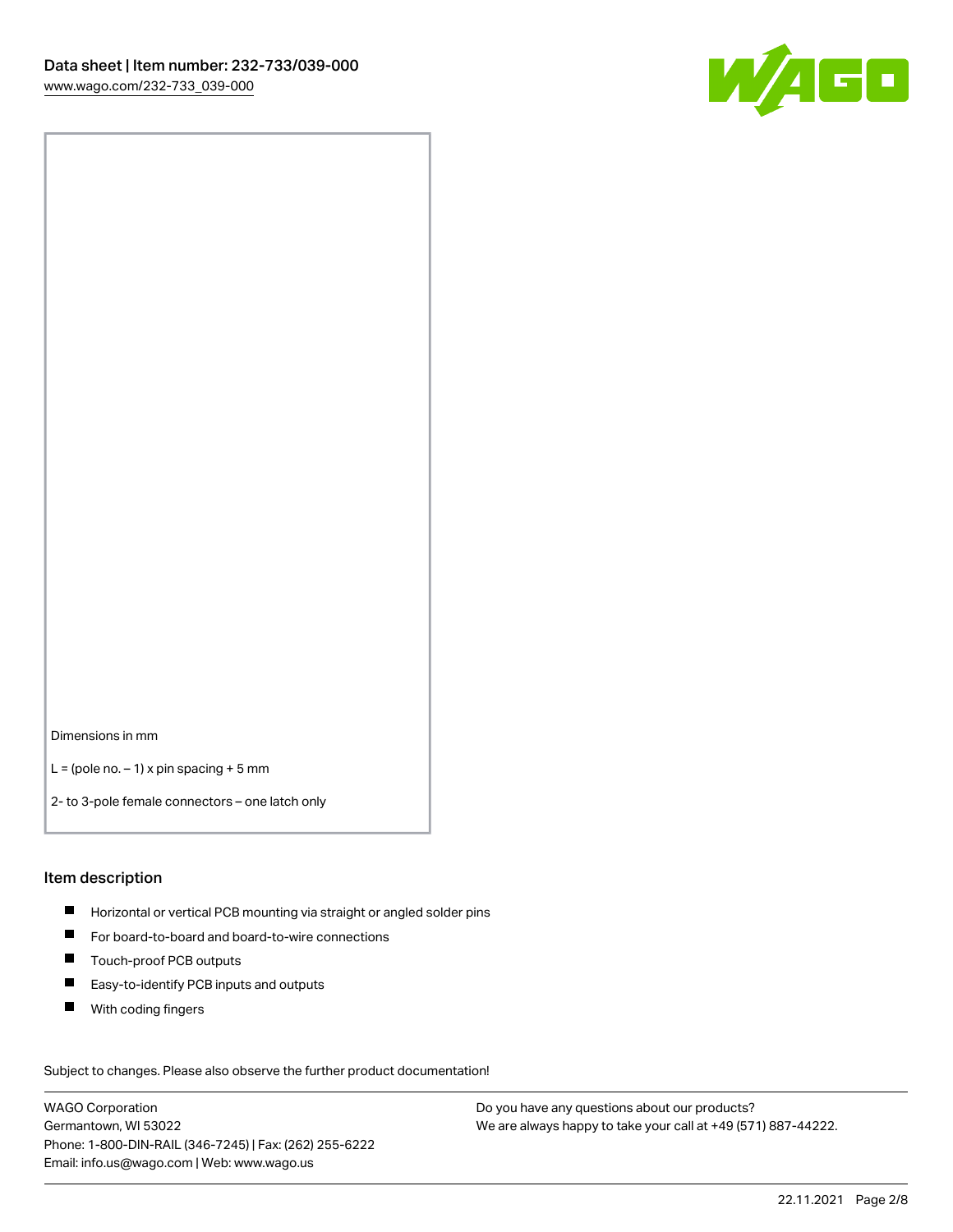

# Data Notes

| Safety information 1 | The <i>MCS – MULTI CONNECTION SYSTEM</i> includes connectors<br>without breaking capacity in accordance with DIN EN 61984. When<br>used as intended, these connectors must not be connected<br>/disconnected when live or under load. The circuit design should<br>ensure header pins, which can be touched, are not live when<br>unmated. |
|----------------------|--------------------------------------------------------------------------------------------------------------------------------------------------------------------------------------------------------------------------------------------------------------------------------------------------------------------------------------------|
| Variants:            | Other pole numbers<br>3.8 mm pin projection for male headers with straight solder pins<br>Gold-plated or partially gold-plated contact surfaces<br>Other versions (or variants) can be requested from WAGO Sales or<br>configured at https://configurator.wago.com/                                                                        |

# Electrical data

# IEC Approvals

| Ratings per                 | IEC/EN 60664-1                                                        |
|-----------------------------|-----------------------------------------------------------------------|
| Rated voltage (III / 3)     | 500 V                                                                 |
| Rated surge voltage (III/3) | 6 kV                                                                  |
| Rated voltage (III/2)       | 630 V                                                                 |
| Rated surge voltage (III/2) | 6 kV                                                                  |
| Nominal voltage (II/2)      | 1000 V                                                                |
| Rated surge voltage (II/2)  | 6 kV                                                                  |
| Rated current               | 12A                                                                   |
| Legend (ratings)            | $(III / 2)$ $\triangle$ Overvoltage category III / Pollution degree 2 |

# UL Approvals

| Approvals per                  | UL 1059 |
|--------------------------------|---------|
| Rated voltage UL (Use Group B) | 300 V   |
| Rated current UL (Use Group B) | 15 A    |
| Rated voltage UL (Use Group D) | 300 V   |
| Rated current UL (Use Group D) | 10 A    |

# Ratings per UL

| Rated voltage UL 1977 | 600 V |
|-----------------------|-------|
| Rated current UL 1977 |       |

Subject to changes. Please also observe the further product documentation!

| <b>WAGO Corporation</b>                                | Do you have any questions about our products?                 |
|--------------------------------------------------------|---------------------------------------------------------------|
| Germantown, WI 53022                                   | We are always happy to take your call at +49 (571) 887-44222. |
| Phone: 1-800-DIN-RAIL (346-7245)   Fax: (262) 255-6222 |                                                               |
| Email: info.us@wago.com   Web: www.wago.us             |                                                               |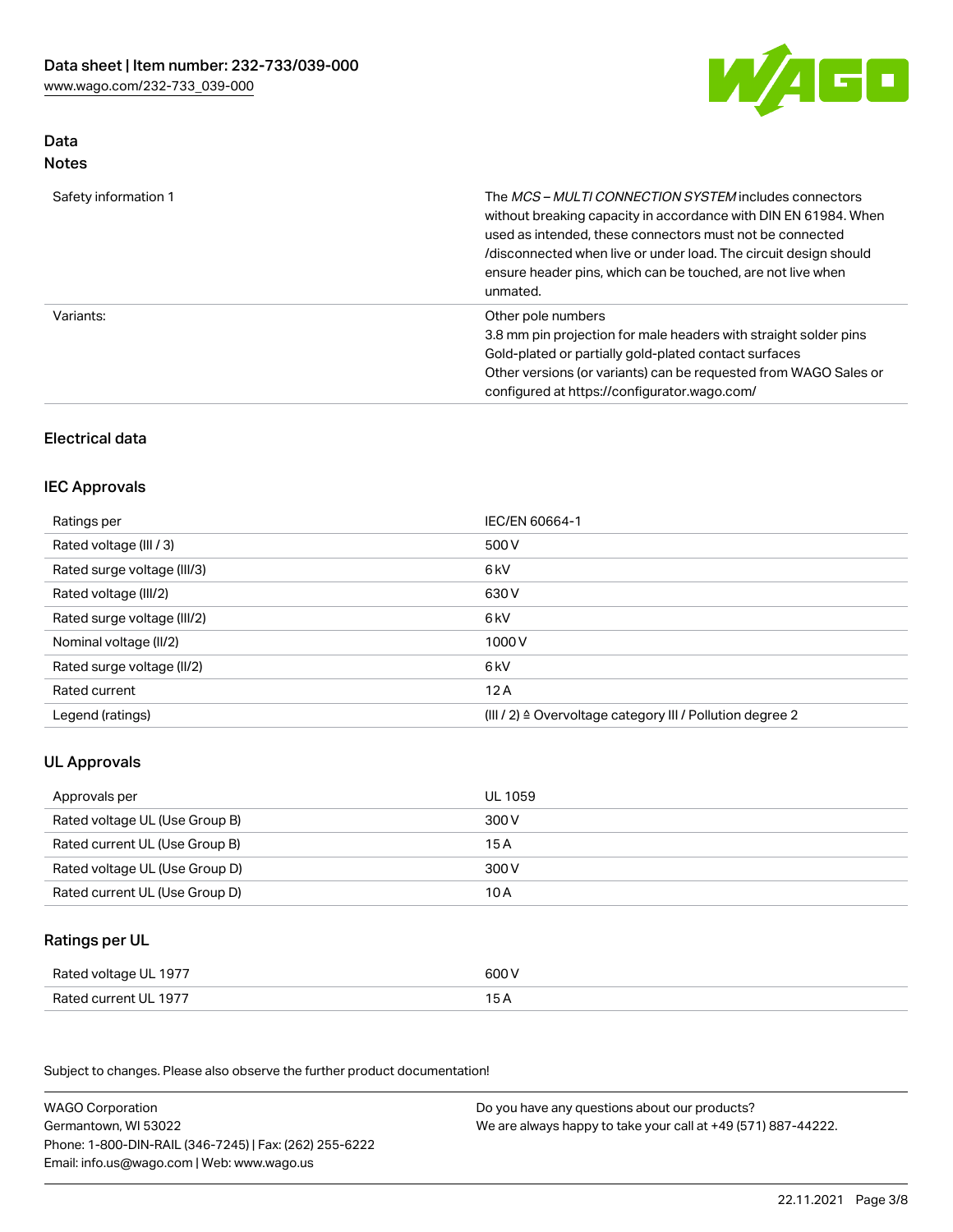

# CSA Approvals

| Approvals per                   | CSA   |
|---------------------------------|-------|
| Rated voltage CSA (Use Group B) | 300 V |
| Rated current CSA (Use Group B) | 15 A  |
| Rated voltage CSA (Use Group D) | 300 V |
| Rated current CSA (Use Group D) | 10 A  |

# Connection data

| Total number of potentials |  |
|----------------------------|--|
| Number of connection types |  |
| Number of levels           |  |

#### Connection 1

| Number of poles |  |
|-----------------|--|
|-----------------|--|

# Physical data

| Pin spacing                          | 7.5 mm / 0.295 inch   |
|--------------------------------------|-----------------------|
| Width                                | 35.8 mm / 1.409 inch  |
| Height                               | 23.25 mm / 0.915 inch |
| Height from the surface              | 18.25 mm / 0.719 inch |
| Depth                                | 11.6 mm / 0.457 inch  |
| Solder pin length                    | $5 \,\mathrm{mm}$     |
| Solder pin dimensions                | $0.6 \times 1$ mm     |
| Drilled hole diameter with tolerance | $1.3$ $(+0.1)$ mm     |

# Plug-in connection

| Contact type (pluggable connector) | Female header |
|------------------------------------|---------------|
| Connector (connection type)        | for PCB       |
| Mismating protection               | No            |
| Mating direction to the PCB        | 90°           |
| Locking of plug-in connection      | locking lever |

# PCB contact

| PCB Contact            |                                            |
|------------------------|--------------------------------------------|
| Solder pin arrangement | over the entire female connector (in-line) |

Subject to changes. Please also observe the further product documentation!

| <b>WAGO Corporation</b>                                | Do you have any questions about our products?                 |
|--------------------------------------------------------|---------------------------------------------------------------|
| Germantown, WI 53022                                   | We are always happy to take your call at +49 (571) 887-44222. |
| Phone: 1-800-DIN-RAIL (346-7245)   Fax: (262) 255-6222 |                                                               |
| Email: info.us@wago.com   Web: www.wago.us             |                                                               |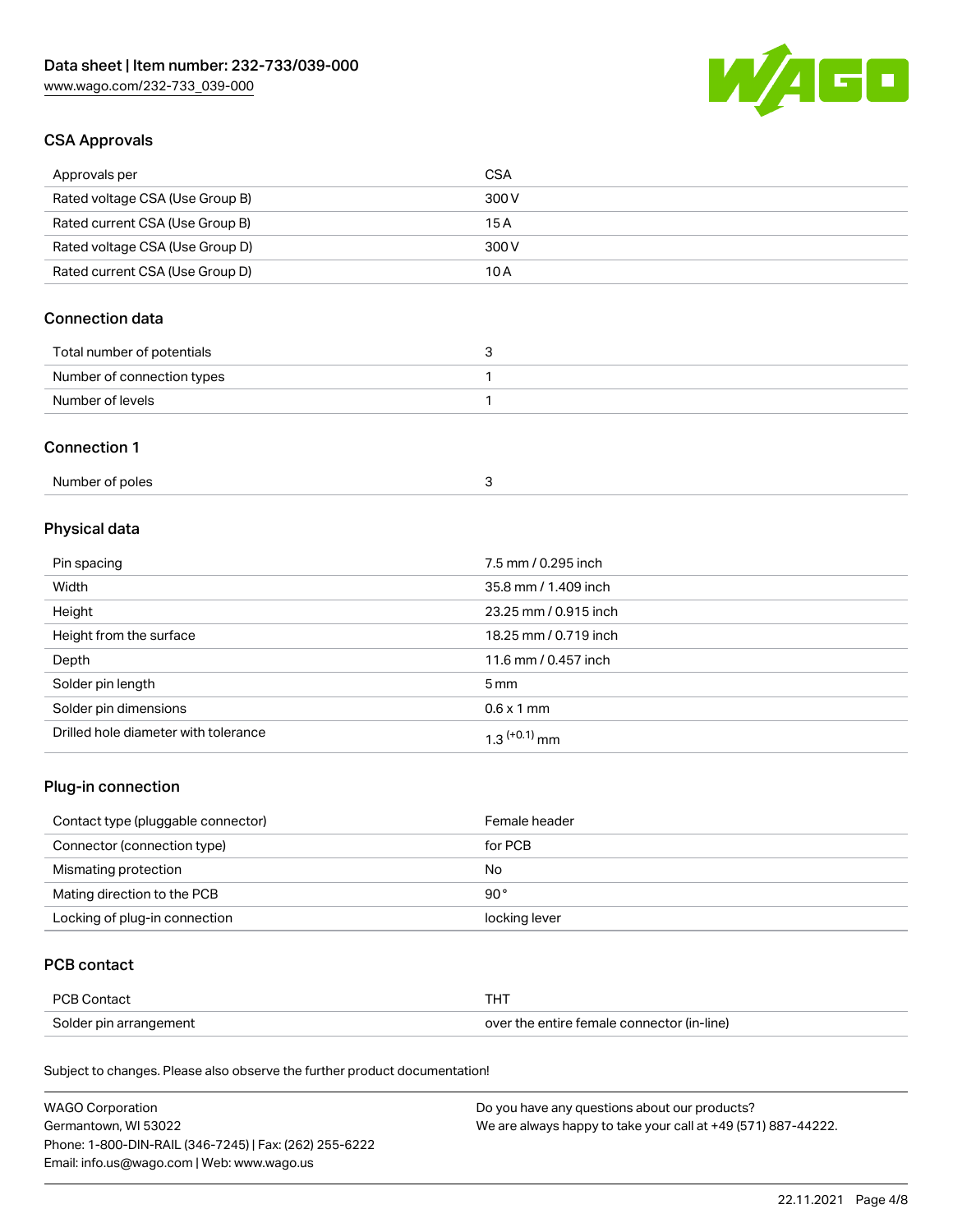

Number of solder pins per potential 1

### Material data

| Color                       | gray             |
|-----------------------------|------------------|
| Material group              |                  |
| Insulation material         | Polyamide (PA66) |
| Flammability class per UL94 | V0               |
| Contact material            | Copper alloy     |
| Contact plating             | tin-plated       |
| Fire load                   | 0.089 MJ         |
| Weight                      | 4.1 g            |

### Environmental requirements

| Limit temperature range<br>. | . +85 °C<br>-60 |  |
|------------------------------|-----------------|--|
|------------------------------|-----------------|--|

# Commercial data

| Product Group         | 3 (Multi Conn. System) |
|-----------------------|------------------------|
| PU (SPU)              | 50 Stück               |
| Packaging type        | box                    |
| Country of origin     | DE                     |
| <b>GTIN</b>           | 4045454743710          |
| Customs tariff number | 85366990990            |

# Approvals / Certificates

#### Ship Approvals

|                          |                                        |                                 | Certificate |
|--------------------------|----------------------------------------|---------------------------------|-------------|
| Logo                     | Approval                               | <b>Additional Approval Text</b> | name        |
| ABS.                     | <b>ABS</b>                             | ۰                               | $19 -$      |
|                          | American Bureau of Shipping            |                                 | HG15869876- |
|                          |                                        |                                 | <b>PDA</b>  |
|                          |                                        |                                 |             |
|                          | BV                                     | <b>IEC 60998</b>                | 11915/D0 BV |
|                          | Bureau Veritas S.A.                    |                                 |             |
| <b>BUREAU</b><br>VERITAS |                                        |                                 |             |
|                          | <b>DNV GL</b>                          | EN 60998                        | TAE000016Z  |
|                          | Det Norske Veritas, Germanischer Lloyd |                                 |             |
|                          |                                        |                                 |             |
| <b>UL-Approvals</b>      |                                        |                                 |             |

Subject to changes. Please also observe the further product documentation!

| <b>WAGO Corporation</b>                                | Do you have any questions about our products?                 |
|--------------------------------------------------------|---------------------------------------------------------------|
| Germantown, WI 53022                                   | We are always happy to take your call at +49 (571) 887-44222. |
| Phone: 1-800-DIN-RAIL (346-7245)   Fax: (262) 255-6222 |                                                               |
| Email: info.us@wago.com   Web: www.wago.us             |                                                               |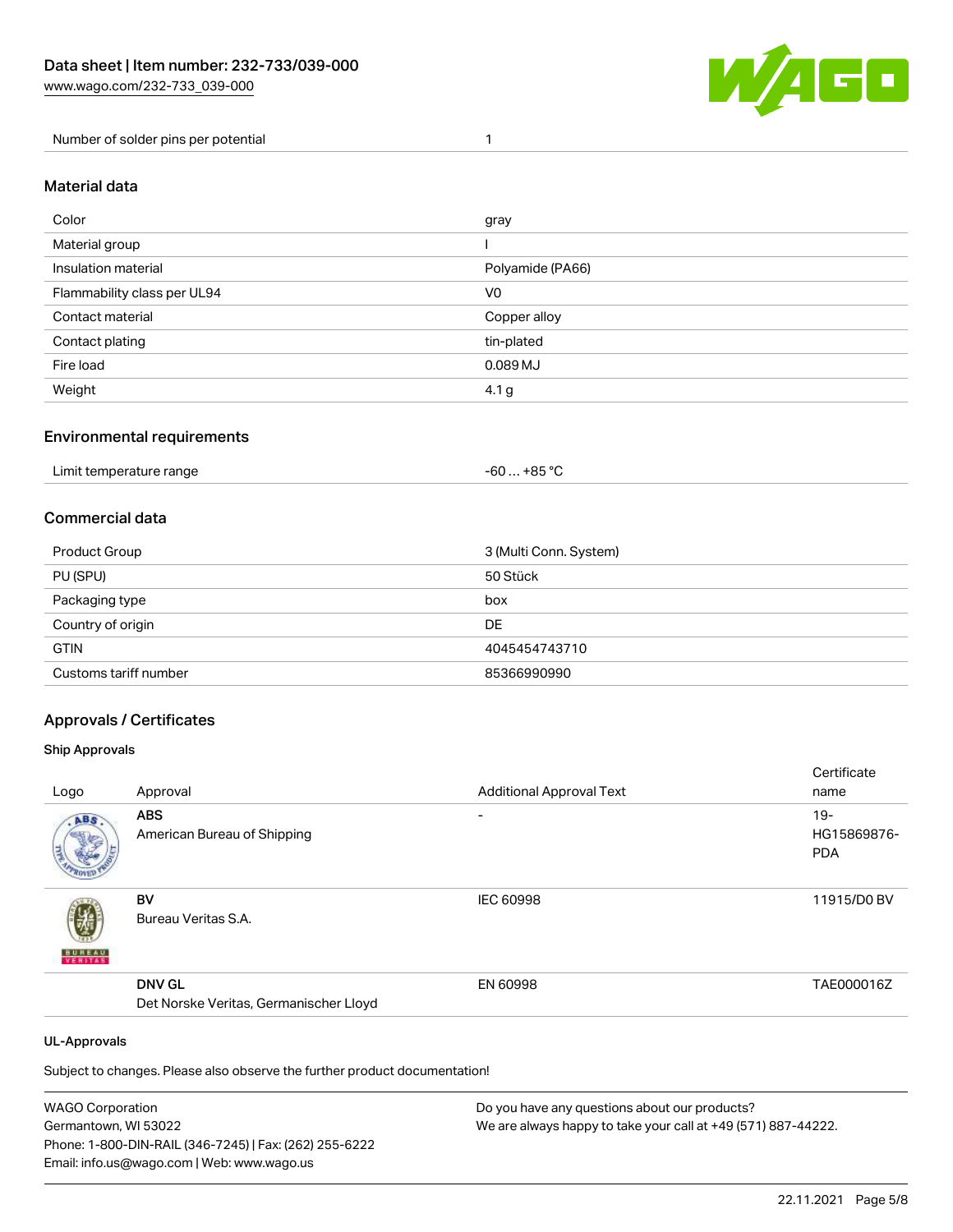

| Logo                                                                      | Approval                                                                                                                     | <b>Additional Approval Text</b>                                                                                        |                      | Certificate<br>name  |
|---------------------------------------------------------------------------|------------------------------------------------------------------------------------------------------------------------------|------------------------------------------------------------------------------------------------------------------------|----------------------|----------------------|
|                                                                           | <b>UR</b><br>Underwriters Laboratories Inc.                                                                                  | UL 1059                                                                                                                |                      | E45172               |
|                                                                           | <b>UR</b><br>Underwriters Laboratories Inc.                                                                                  | <b>UL 1977</b>                                                                                                         |                      | E45171               |
| Counterpart                                                               |                                                                                                                              |                                                                                                                        |                      |                      |
|                                                                           | Item no.731-603                                                                                                              | 1-conductor male connector; CAGE CLAMP®; 2.5 mm <sup>2</sup> ; Pin spacing 7.5 mm; 3-pole; 2,50 mm <sup>2</sup> ; gray |                      | www.wago.com/731-603 |
| <b>Optional accessories</b><br>Testing accessories<br>Testing accessories |                                                                                                                              |                                                                                                                        |                      |                      |
|                                                                           | Item no.: 210-136<br>Test plug; 2 mm Ø; with 500 mm cable                                                                    |                                                                                                                        |                      | www.wago.com/210-136 |
|                                                                           | Item no.: 231-662<br>Test plugs for female connectors; for 7.5 mm and 7.62 mm pin spacing; 2,50 mm <sup>2</sup> ; light gray |                                                                                                                        | www.wago.com/231-662 |                      |
| <b>Downloads</b><br>Documentation                                         |                                                                                                                              |                                                                                                                        |                      |                      |
| <b>Additional Information</b><br>Technical explanations                   |                                                                                                                              | 2019 Apr 3                                                                                                             | pdf<br>2.0 MB        | Download             |
| <b>CAD files</b>                                                          |                                                                                                                              |                                                                                                                        |                      |                      |
| CAD data                                                                  |                                                                                                                              |                                                                                                                        |                      |                      |
|                                                                           | 2D/3D Models 232-733/039-000                                                                                                 |                                                                                                                        | URL                  | Download             |

#### PCB Design

Subject to changes. Please also observe the further product documentation!

WAGO Corporation Germantown, WI 53022 Phone: 1-800-DIN-RAIL (346-7245) | Fax: (262) 255-6222 Email: info.us@wago.com | Web: www.wago.us Do you have any questions about our products? We are always happy to take your call at +49 (571) 887-44222.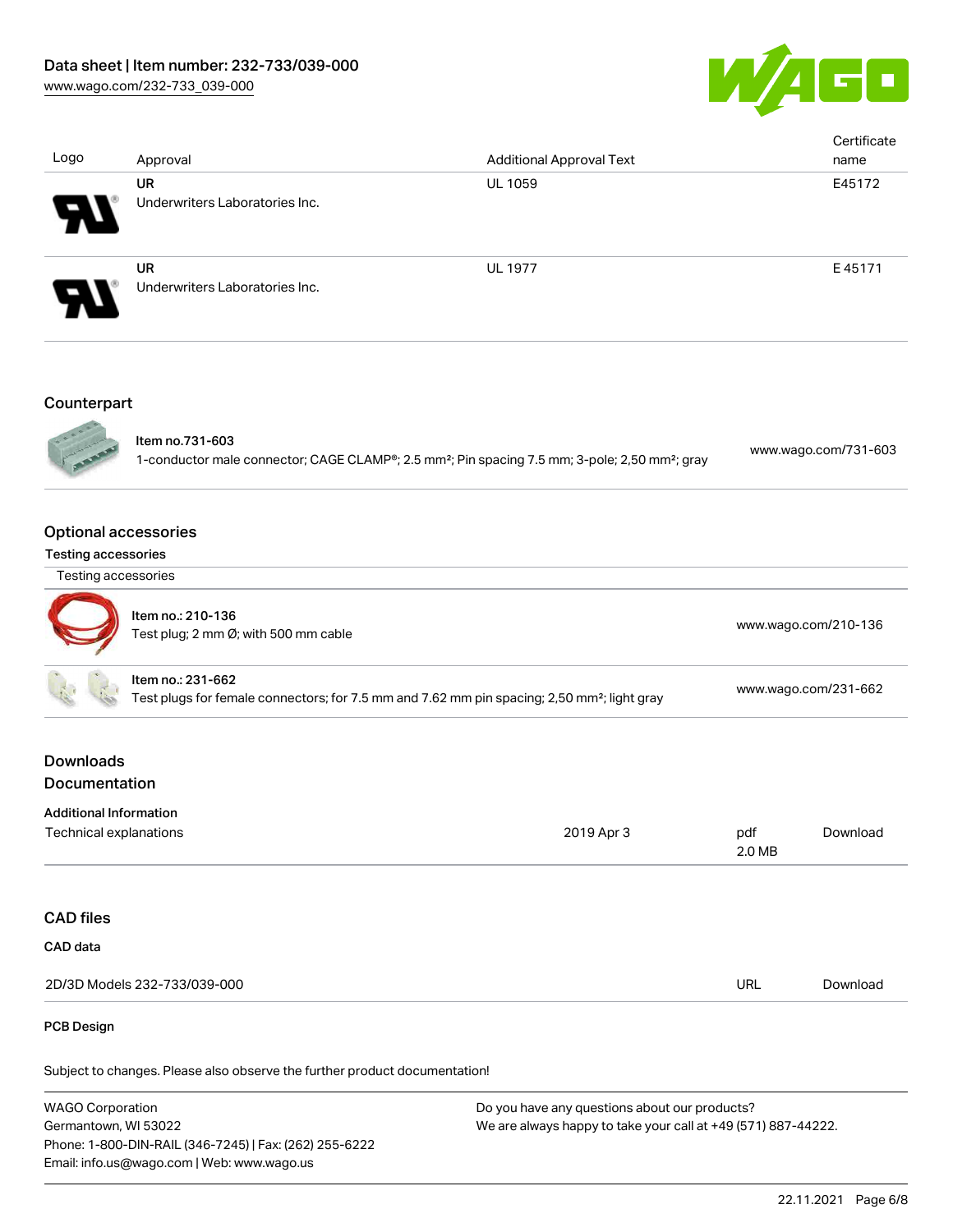

URL [Download](https://www.wago.com/global/d/UltraLibrarian_URLS_232-733_039-000)

#### Symbol and Footprint 232-733/039-000

CAx data for your PCB design, consisting of "schematic symbols and PCB footprints", allow easy integration of the WAGO component into your development environment.

#### Supported formats:

- П Accel EDA 14 & 15
- $\blacksquare$ Altium 6 to current version
- $\blacksquare$ Cadence Allegro
- $\blacksquare$ **DesignSpark**
- $\blacksquare$ Eagle Libraries
- $\blacksquare$ KiCad
- $\blacksquare$ Mentor Graphics BoardStation
- $\blacksquare$ Mentor Graphics Design Architect
- $\blacksquare$ Mentor Graphics Design Expedition 99 and 2000
- $\blacksquare$ OrCAD 9.X PCB and Capture
- $\blacksquare$ PADS PowerPCB 3, 3.5, 4.X, and 5.X
- $\blacksquare$ PADS PowerPCB and PowerLogic 3.0
- $\blacksquare$ PCAD 2000, 2001, 2002, 2004, and 2006
- $\blacksquare$ Pulsonix 8.5 or newer
- $\blacksquare$ STL
- $\blacksquare$ 3D STEP
- $\blacksquare$ TARGET 3001!
- $\blacksquare$ View Logic ViewDraw
- $\blacksquare$ Quadcept
- $\blacksquare$ Zuken CadStar 3 and 4
- $\blacksquare$ Zuken CR-5000 and CR-8000

PCB Component Libraries (EDA), PCB CAD Library Ultra Librarian

#### CAE data

| ZUKEN Portal 232-733/039-000                                                                             |                                                               | URL | Download |
|----------------------------------------------------------------------------------------------------------|---------------------------------------------------------------|-----|----------|
| <b>Environmental Product Compliance</b>                                                                  |                                                               |     |          |
| <b>Compliance Search</b>                                                                                 |                                                               |     |          |
| Environmental Product Compliance 232-733/039-000                                                         |                                                               | URL | Download |
| THT female header; straight; Pin spacing 7.5 mm; 3-pole; Locking lever; 0.6 x 1.0 mm<br>solder pin; gray |                                                               |     |          |
| Subject to changes. Please also observe the further product documentation!                               |                                                               |     |          |
| <b>WAGO Corporation</b>                                                                                  | Do you have any questions about our products?                 |     |          |
| Germantown, WI 53022<br>Phone: 1-800-DIN-RAIL (346-7245)   Fax: (262) 255-6222                           | We are always happy to take your call at +49 (571) 887-44222. |     |          |
| Email: info.us@wago.com   Web: www.wago.us                                                               |                                                               |     |          |